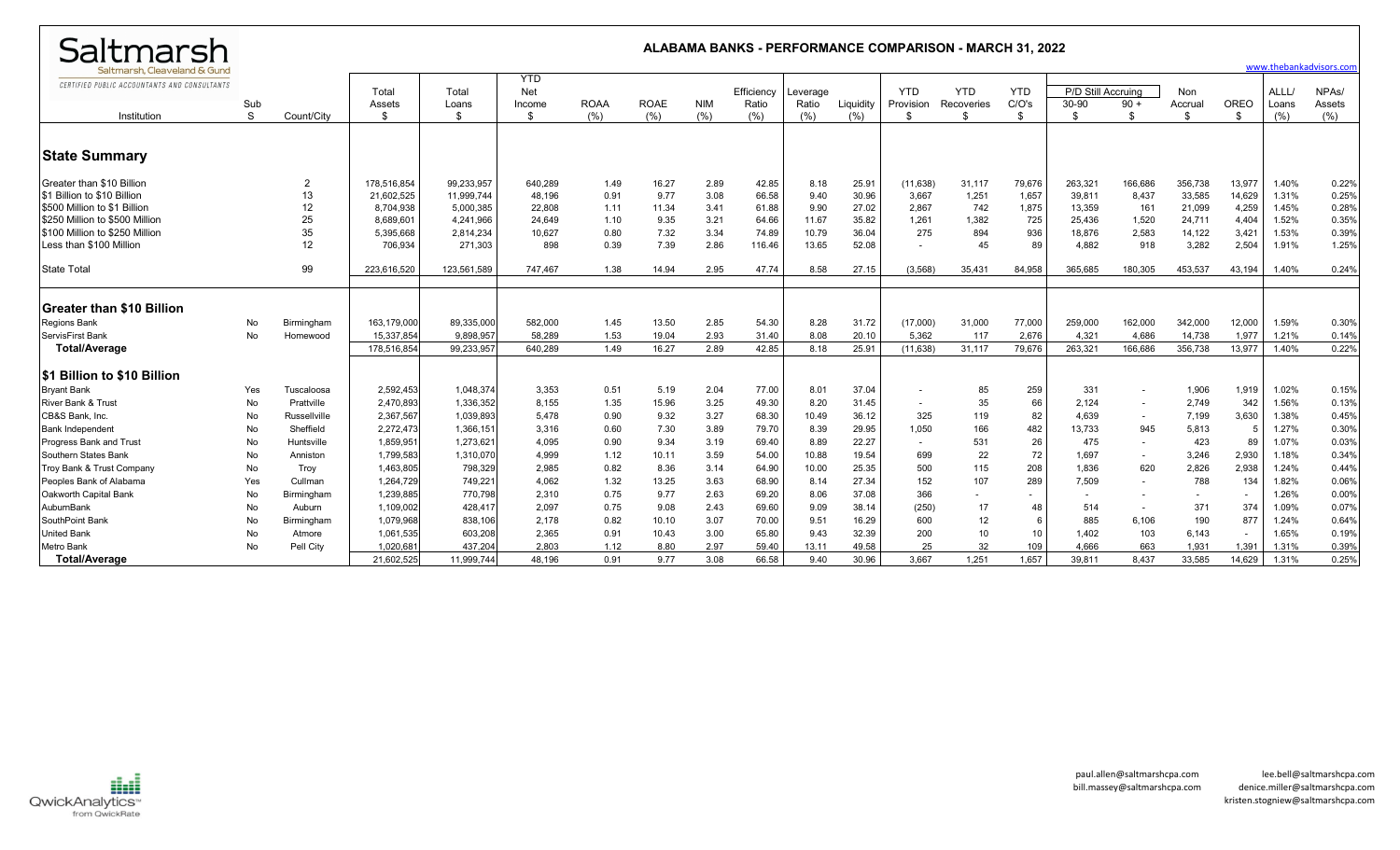| Saltmarsh                                                                    |            | ALABAMA BANKS - PERFORMANCE COMPARISON - MARCH 31. 2022 |                    |                    |                             |              |               |              |                     |                   |                |                          |                          |                          |                             |                | www.thebankadvisors.com  |                          |                |                              |
|------------------------------------------------------------------------------|------------|---------------------------------------------------------|--------------------|--------------------|-----------------------------|--------------|---------------|--------------|---------------------|-------------------|----------------|--------------------------|--------------------------|--------------------------|-----------------------------|----------------|--------------------------|--------------------------|----------------|------------------------------|
| Saltmarsh, Cleaveland & Gund<br>CERTIFIED PUBLIC ACCOUNTANTS AND CONSULTANTS | Sub        |                                                         | Total<br>Assets    | Total<br>Loans     | <b>YTD</b><br>Net<br>Income | <b>ROAA</b>  | <b>ROAE</b>   | <b>NIM</b>   | Efficiency<br>Ratio | Leverage<br>Ratio | Liquidity      | <b>YTD</b><br>Provision  | <b>YTD</b><br>Recoveries | <b>YTD</b><br>C/O's      | P/D Still Accruing<br>30-90 | $90 +$         | Non<br>Accrual           | OREO                     | ALLL/<br>Loans | NPA <sub>s</sub> /<br>Assets |
| Institution                                                                  | S          | Count/City                                              | \$                 | - \$               | \$                          | (% )         | (%)           | (% )         | (% )                | (%)               | (% )           | -S                       | \$.                      | \$                       | \$                          | -\$            | \$                       | \$                       | (% )           | $(\% )$                      |
|                                                                              |            |                                                         |                    |                    |                             |              |               |              |                     |                   |                |                          |                          |                          |                             |                |                          |                          |                |                              |
| <b>S500 Million to \$1 Billion</b>                                           |            |                                                         |                    |                    |                             |              |               |              |                     |                   |                |                          |                          |                          |                             |                |                          |                          |                |                              |
| <b>Citizens Bank &amp; Trust</b>                                             | No         | Guntersville                                            | 989,905            | 446.783            | 1,835                       | 0.75         | 9.67          | 2.68         | 71.90               | 9.10              | 21.43          | $\sim$                   | 199                      | 13                       | 481                         |                | 1,381                    | $\overline{\phantom{a}}$ | 1.76%          | 0.14%                        |
| <b>First US Bank</b>                                                         | No         | Birmingham                                              | 968,126            | 678,330            | 1,675                       | 0.70         | 7.08          | 4.05         | 70.40               | 9.38              | 18.63          | 721                      | 172                      | 729                      | 1.443                       |                | 2,227                    | 874                      | 1.25%          | 0.32%                        |
| First Metro Bank                                                             | No         | <b>Muscle Shoals</b>                                    | 963,258            | 466,759            | 2,450                       | 1.03         | 12.25         | 2.70         | 50.50               | 9.47              | 30.83          | 314                      | -9                       | 53                       | 562                         | 16             | 38                       | 119                      | 0.94%          | 0.02%                        |
| First Bank Of Alabama                                                        | No         | Talladega                                               | 877,034            | 535,756            | 3,219                       | 1.47         | 14.80         | 3.83         | 52.30               | 10.19             | 19.73          | 268                      | 77                       | 29                       | 856                         | 27             | 11,079                   | 215                      | 1.21%          | 1.29%                        |
| West Alabama Bank & Trust                                                    | No         | Reform                                                  | 766,222            | 385,329            | 1,693                       | 0.86         | 7.68          | 2.91         | 67.90               | 11.67             | 41.92          | $\sim$                   | 73                       | 249                      | 1,930                       | $\overline{4}$ | 937                      | $\blacksquare$           | 1.11%          | 0.11%                        |
|                                                                              |            |                                                         |                    |                    |                             |              | 12.11         |              |                     |                   |                |                          |                          |                          |                             | 94             |                          |                          | 1.49%          |                              |
| <b>First Southern State Bank</b>                                             | No         | Stevenson                                               | 741,437            | 351,153            | 1,965                       | 1.04         |               | 2.96         | 59.90               | 9.09              | 36.24          | $\sim$                   | 69<br><b>q</b>           | 107                      | 1,999<br>$\overline{2}$     |                | 239                      | $\sim$                   |                | 0.04%                        |
| <b>MidSouth Bank</b>                                                         | Yes        | Dothan                                                  | 607,802            | 289,645            | 214                         | 0.14         | 1.34          | 2.42         | 93.30               | 9.11              | 38.02          | 30                       |                          | $\overline{\phantom{a}}$ |                             | 20             | 28                       | $\sim$                   | 1.94%          | 0.01%                        |
| <b>Traditions Bank</b>                                                       | No         | Cullman                                                 | 603,815            | 487,142            | 1,890                       | 1.32         | 14.99         | 5.33         | 57.60               | 8.97              | 11.34          | 1,017                    | 60                       | 580                      | 985                         |                | 2,194                    | 2,095                    | 1.52%          | 0.71%                        |
| <b>CCB Community Bank</b>                                                    | Yes        | Andalusia                                               | 600,223            | 429.248            | 2,547                       | 1.69         | 14.22         | 3.95         | 55.90               | 9.92              | 20.39          | 300                      | 10                       | 21                       | 419                         |                | 1.742                    | 561                      | 1.42%          | 0.38%                        |
| The Hometown Bank Of Alabama                                                 | No         | Oneonta                                                 | 540,006            | 268,291            | 1,942                       | 1.65         | 13.85         | 3.51         | 55.90               | 12.15             | 30.24          | $\sim$                   | 15                       | 60                       | 2,536                       |                | 981                      | 202                      | 1.19%          | 0.22%                        |
| First Community Bank Of Central Alabama                                      | Yes        | Wetumpka                                                | 539,073            | 267,313            | 1,852                       | 1.36         | 16.75         | 3.03         | 61.70               | 7.87              | 31.80          | $\overline{\phantom{a}}$ | 49                       | 34                       | 2,146                       |                | 253                      | 193                      | 2.36%          | 0.08%                        |
| CommerceOne Bank                                                             | No         | Birmingham                                              | 508,037            | 394.636            | 1,526                       | 1.32         | 11.35         | 3.55         | 45.30               | 11.89             | 23.72          | 217                      |                          |                          |                             |                |                          |                          | 1.20%          | 0.00%                        |
| <b>Total/Average</b>                                                         |            |                                                         | 8,704,938          | 5,000,385          | 22,808                      | 1.11         | 11.34         | 3.41         | 61.88               | 9.90              | 27.02          | 2.867                    | 742                      | 1,875                    | 13,359                      | 161            | 21,099                   | 4,259                    | 1.45%          | 0.28%                        |
| S250 Million to \$500 Million!                                               |            |                                                         |                    |                    |                             |              |               |              |                     |                   |                |                          |                          |                          |                             |                |                          |                          |                |                              |
| <b>Central State Bank</b>                                                    | Yes        | Calera                                                  | 485,209            | 307,435            | 2,292                       | 1.88         | 15.78         | 4.00         | 52.90               | 9.98              | 16.08          | 277                      | 14                       | 70                       | 1,338                       |                | 234                      |                          | 1.49%          | 0.05%                        |
| <b>First Southern Bank</b>                                                   | No         | Florence                                                | 433,264            | 370,000            | 1,586                       | 1.55         | 18.56         | 4.05         | 52.20               | 8.57              | 8.28           | 334                      |                          |                          | 771                         | 51             | 40                       | $\overline{\phantom{a}}$ | 1.26%          | 0.02%                        |
|                                                                              |            |                                                         | 432,484            | 263,803            | 1,281                       | 1.22         | 11.50         | 3.15         | 62.30               | 9.01              | 25.90          |                          | $\boldsymbol{\varDelta}$ |                          | 2,113                       |                | 548                      | $\overline{\phantom{a}}$ | 1.60%          | 0.13%                        |
| Robertson Banking Company                                                    | Yes<br>Yes | Demopolis<br>Boaz                                       | 424,563            | 171,097            | 1,388                       | 1.31         | 11.99         | 3.46         | 62.10               | 8.33              | 48.73          |                          |                          | $\overline{\phantom{a}}$ | 240                         | 252            | 54                       | 1,026                    | 1.03%          | 0.31%                        |
| Peoples Independent Bank                                                     |            |                                                         |                    |                    |                             |              |               |              |                     |                   |                | $\sim$                   | 48                       |                          |                             |                |                          |                          |                |                              |
| EvaBank                                                                      | No         | Eva                                                     | 422,144<br>398,992 | 304,457<br>240,507 | 2,613<br>1,230              | 2.55<br>1.25 | 8.90<br>12.39 | 5.72<br>2.97 | 43.10<br>45.80      | 26.15<br>10.48    | 32.47<br>24.28 | 250<br>90                | 5                        | 268<br>6                 | 2,038<br>287                |                | 8,866                    | 195<br>300               | 2.17%<br>0.97% | 2.15%<br>0.08%               |
| First Jackson Bank                                                           | No         | Stevenson                                               |                    |                    |                             |              |               |              |                     |                   |                |                          |                          |                          |                             |                |                          |                          |                |                              |
| <b>First National Bank</b>                                                   | Yes        | Hamilton                                                | 392,032            | 117,080            | 887                         | 0.91         | 5.55          | 2.35         | 66.20               | 13.57             | 59.96          | 30                       | 15                       | 40                       | 413                         |                | 73                       | 97                       | 1.45%          | 0.04%                        |
| NobleBank & Trust                                                            | No         | Anniston                                                | 390,479            | 217,243            | 915                         | 0.95         | 12.08         | 3.42         | 69.20               | 8.93              | 37.12          | 89                       | 17                       | 17                       | 48                          |                | 627                      | $\overline{\phantom{a}}$ | 1.50%          | 0.16%                        |
| The Exchange Bank Of Alabama                                                 | No         | Altoona                                                 | 380,643            | 181,523            | 457                         | 0.49         | 4.21          | 2.54         | 80.50               | 12.40             | 35.58          | (100)                    | 105                      | - 8                      | 478                         | 46             |                          | 482                      | 1.46%          | 0.14%                        |
| <b>Cullman Savings Bank</b>                                                  | No         | Cullman                                                 | 351,393            | 268,074            | 1,059                       | 1.22         | 6.06          | 4.03         | 61.60               | 20.52             | 18.69          | 40                       |                          |                          | 1,949                       |                | 13                       | 74                       | 0.91%          | 0.02%                        |
| <b>Pinnacle Bank</b>                                                         | No         | Jasper                                                  | 348,787            | 122,955            | 1,144                       | 1.31         | 15.47         | 3.32         | 54.80               | 9.86              | 36.10          | $\sim$                   | $\overline{2}$           | 17                       | 200                         |                | 11                       | $\overline{\phantom{a}}$ | 2.05%          | 0.00%                        |
| First State Bank Of Dekalb County, Inc.                                      | No         | Fort Payne                                              | 327,250            | 134,347            | 740                         | 0.92         | 11.57         | 3.05         | 59.30               | 7.95              | 36.37          | 125                      | 3                        | 49                       | 5.428                       | 931            | 930                      | $\overline{\phantom{a}}$ | 1.01%          | 0.57%                        |
| Southern Independent Bank                                                    | No         | Opp                                                     | 323,488            | 130,271            | 716                         | 0.89         | 9.22          | 2.66         | 60.20               | 11.02             | 49.94          | $\overline{4}$           |                          |                          | 119                         |                | 252                      | $\overline{\phantom{a}}$ | 1.49%          | 0.08%                        |
| <b>First Citizens Bank</b>                                                   | No         | Luverne                                                 | 321,635            | 164,323            | 1,134                       | 1.39         | 11.91         | 3.41         | 52.00               | 12.46             | 27.13          | $\sim$                   | 23                       | -3                       | 893                         |                | 2,088                    | 262                      | 1.95%          | 0.73%                        |
| AmeriFirst Bank                                                              | No         | Montgomery                                              | 321,134            | 203,376            | 163                         | 0.20         | 2.34          | 3.15         | 87.10               | 8.06              | 21.99          | 37                       | $\overline{2}$           | $\overline{1}$           | 423                         |                | 1,126                    | $\blacksquare$           | 1.18%          | 0.35%                        |
| <b>FirstState Bank</b>                                                       | No         | Lineville                                               | 315,930            | 138,568            | 667                         | 0.83         | 9.08          | 3.23         | 71.30               | 10.52             | 36.92          | $\overline{a}$           | 15                       | -9                       | 515                         |                | 62                       | $\sim$                   | 1.60%          | 0.02%                        |
| Farmers & Merchants Bank                                                     | No         | Piedmont                                                | 315,844            | 133,873            | 514                         | 0.65         | 6.59          | 3.00         | 77.60               | 10.70             | 36.52          | $\sim$                   | 17                       | 22                       | 1,252                       | 29             | 2,893                    | 351                      | 1.58%          | 1.04%                        |
| <b>State Bank &amp; Trust</b>                                                | Yes        | Winfield                                                | 312,464            | 121,420            | 1,430                       | 1.83         | 16.95         | 3.07         | 59.90               | 9.94              | 39.94          | 30                       | 8                        | 15                       | 1,241                       | 58             | 1,217                    | 77                       | 1.01%          | 0.43%                        |
| Marion Bank And Trust Company                                                | Yes        | Marion                                                  | 307,453            | 149,470            | 143                         | 0.18         | 1.68          | 2.66         | 93.40               | 9.89              | 38.18          |                          | 68                       | 47                       | 978                         | 78             | 4,034                    | 405                      | 1.93%          | 1.47%                        |
| Premier Bank Of The South                                                    | Yes        | Good Hope                                               | 302,958            | 163,889            | 952                         | 1.25         | 13.11         | 2.96         | 74.20               | 8.64              | 28.59          | $\sim$                   | 983                      | 37                       | 157                         |                | $\overline{\phantom{a}}$ | $\blacksquare$           | 1.64%          | 0.00%                        |
| The Citizens Bank Of Winfield                                                | No         | Winfield                                                | 297,950            | 58,726             | 1,147                       | 1.49         | 8.63          | 3.46         | 46.00               | 18.47             | 38.78          | $\sim$                   | 32                       | 41                       | 667                         |                | 326                      | 73                       | 2.20%          | 0.13%                        |
| <b>Phenix-Girard Bank</b>                                                    | Yes        | <b>Phenix City</b>                                      | 285,457            | 73,965             | 716                         | 1.00         | 8.14          | 2.77         | 66.80               | 12.87             | 41.09          | 25                       | $\mathbf{1}$             | 15                       | 195                         | 15             | 249                      | 571                      | 1.52%          | 0.29%                        |
| <b>Union State Bank</b>                                                      | No         | Pell City                                               | 272,208            | 70,980             | (270)                       | (0.40)       | (8.81)        | 2.03         | 115.20              | 5.51              | 45.97          |                          | -8                       | 6                        | 2,091                       |                | 771                      | 12                       | 1.78%          | 0.29%                        |
| <b>First Bank Of Boaz</b>                                                    | No         | Boaz                                                    | 269,913            | 54,951             | 1,078                       | 1.58         | 9.60          | 3.04         | 39.40               | 17.48             | 71.14          | $\overline{\phantom{a}}$ | $\overline{2}$           | $\overline{2}$           | 274                         |                | 54                       |                          | 1.91%          | 0.02%                        |
| <b>Farmers And Merchants Bank</b>                                            | No         | Lafayette                                               | 255.927            | 79.633             | 667                         | 1.03         | 11.18         | 2.81         | 63.30               | 10.44             | 39.74          | 30                       |                          | 51                       | 1.328                       | 60             | 243                      | 471                      | 1.22%          | 0.30%                        |
| Total/Average                                                                |            |                                                         | 8.689.601          | 4,241,966          | 24.649                      | 1.10         | 9.35          | 3.21         | 64.66               | 11.67             | 35.82          | 1.261                    | 1.382                    | 725                      | 25.436                      | 1.520          | 24.711                   | 4.404                    | 1.52%          | 0.35%                        |

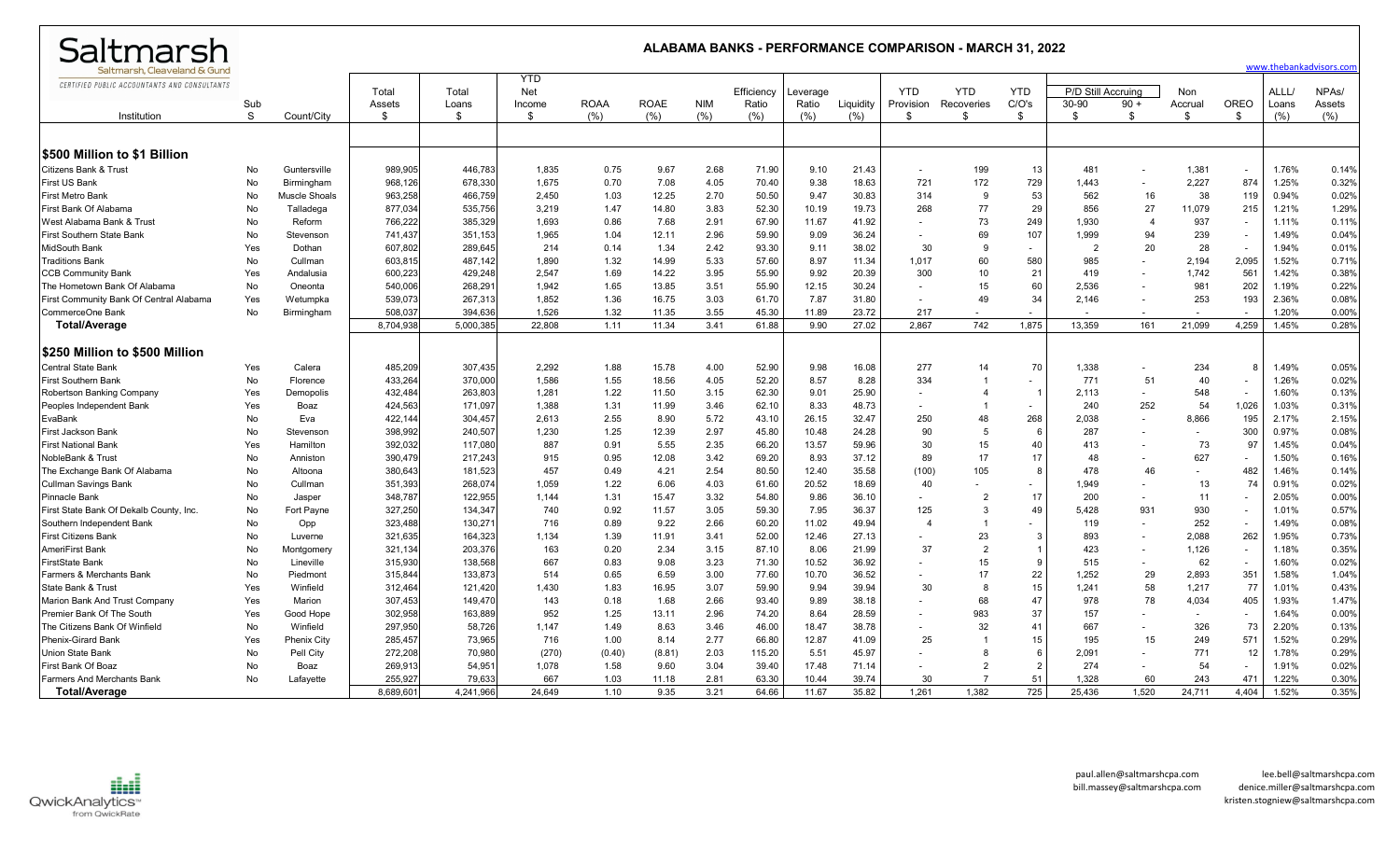| Saltmarsh                                    |     | ALABAMA BANKS - PERFORMANCE COMPARISON - MARCH 31, 2022<br>www.thebankadvisors.com |           |           |                          |             |             |            |            |          |           |                          |                |                          |                          |                          |                          |                          |       |                    |
|----------------------------------------------|-----|------------------------------------------------------------------------------------|-----------|-----------|--------------------------|-------------|-------------|------------|------------|----------|-----------|--------------------------|----------------|--------------------------|--------------------------|--------------------------|--------------------------|--------------------------|-------|--------------------|
| Saltmarsh. Cleaveland & Gunc                 |     |                                                                                    |           |           |                          |             |             |            |            |          |           |                          |                |                          |                          |                          |                          |                          |       |                    |
| CERTIFIED PUBLIC ACCOUNTANTS AND CONSULTANTS |     |                                                                                    | Total     | Total     | <b>YTD</b><br><b>Net</b> |             |             |            | Efficiency | Leverage |           | <b>YTD</b>               | <b>YTD</b>     | <b>YTD</b>               | P/D Still Accruing       |                          | Non                      |                          | ALLL/ | NPA <sub>s</sub> / |
|                                              | Sub |                                                                                    | Assets    | Loans     | Income                   | <b>ROAA</b> | <b>ROAE</b> | <b>NIM</b> | Ratio      | Ratio    | Liquidity | Provision                | Recoveries     | C/O's                    | 30-90                    | $90 +$                   | Accrual                  | OREO                     | Loans | Assets             |
| Institution                                  | S   | Count/City                                                                         | \$        | ୍ୟ        | \$                       | (% )        | (%)         | (%)        | (%)        | (% )     | (% )      | \$                       | \$             | \$                       | -\$                      | £.                       | <sup>\$</sup>            | \$                       | (%)   | (% )               |
|                                              |     |                                                                                    |           |           |                          |             |             |            |            |          |           |                          |                |                          |                          |                          |                          |                          |       |                    |
| <b>S100 Million to \$250 Million</b>         |     |                                                                                    |           |           |                          |             |             |            |            |          |           |                          |                |                          |                          |                          |                          |                          |       |                    |
| The Bank Of Vernon                           | No  | Vernon                                                                             | 241,403   | 132,780   | 437                      | 0.75        | 6.19        | 3.17       | 70.30      | 12.60    | 39.14     | $\overline{2}$           | 11             | 5                        | 25                       | 5                        | 354                      | $\sim$                   | 1.59% | 0.15%              |
| <b>First Financial Bank</b>                  | Yes | Bessemer                                                                           | 237,235   | 95,450    | 674                      | 1.13        | 13.55       | 3.04       | 86.00      | 8.48     | 36.41     | 63                       | $\overline{2}$ | 16                       | 44                       |                          | 110                      |                          | 1.40% | 0.05%              |
| The Citizens Bank                            | No  | Enterprise                                                                         | 222,87    | 126,919   | 310                      | 0.56        | 7.40        | 2.83       | 75.60      | 8.26     | 36.58     | $\sim$                   |                | $\overline{\phantom{0}}$ | 249                      |                          | 472                      | 613                      | 1.06% | 0.49%              |
| <b>BankSouth</b>                             | Yes | Dothan                                                                             | 218,774   | 143,146   | 633                      | 1.18        | 5.28        | 2.71       | 70.40      | 17.85    | 28.46     | (262)                    | 262            | $\overline{\phantom{a}}$ |                          |                          |                          | $\sim$                   | 1.97% | 0.00%              |
| Merit Bank                                   | No  | Huntsville                                                                         | 218,127   | 154,790   | 56                       | 0.11        | 1.29        | 2.73       | 92.20      | 8.63     | 28.27     | 52                       | 52             | $\overline{\phantom{0}}$ | 432                      | 28                       | 692                      | $\sim$                   | 1.17% | 0.33%              |
| <b>HNB First Bank</b>                        | Yes | Headland                                                                           | 211,840   | 135,308   | 477                      | 0.90        | 8.27        | 2.99       | 73.40      | 8.93     | 29.29     | $\sim$                   | 5              | $\overline{1}$           | 226                      |                          | 72                       | $\sim$                   | 1.17% | 0.03%              |
| <b>First National Bank And Trust</b>         | Yes | Atmore                                                                             | 207,977   | 114,057   | 399                      | 0.75        | 6.92        | 2.91       | 80.30      | 10.31    | 36.71     | $\overline{\phantom{a}}$ |                |                          | 26                       |                          | 1,932                    | $\sim$                   | 1.75% | 0.93%              |
| 22nd State Bank                              | Yes | Louisville                                                                         | 204,155   | 141,37'   | 58                       | 0.11        | 0.79        | 3.91       | 92.10      | 10.72    | 22.87     | 123                      | $\mathcal{B}$  | 82                       | 369                      |                          | 1,871                    | 405                      | 1.46% | 1.11%              |
| <b>Liberty Bank</b>                          | No  | Geraldine                                                                          | 191,199   | 96,480    | 371                      | 0.80        | 7.59        | 3.68       | 71.30      | 10.53    | 39.32     | 30                       | 9              | 26                       | 857                      | $\overline{\phantom{a}}$ | 344                      | 52                       | 1.00% | 0.21%              |
| First Cahawba Bank                           | No  | Selma                                                                              | 187,104   | 89,683    | 105                      | 0.23        | 3.11        | 2.98       | 90.40      | 8.30     | 32.79     |                          | 11             |                          |                          |                          | 29                       | 157                      | 1.11% | 0.10%              |
| <b>Friend Bank</b>                           | Yes | Slocomb                                                                            | 186,669   | 97.140    | 588                      | 1.26        | 11.02       | 3.59       | 65.60      | 9.24     | 39.44     | $\sim$                   | 12             | $\overline{2}$           | 215                      | 28                       | 127                      | 75                       | 1.97% | 0.12%              |
| <b>Community Spirit Bank</b>                 | Yes | Red Bay                                                                            | 180,302   | 107,694   | 403                      | 0.90        | 7.87        | 3.82       | 77.10      | 9.84     | 27.47     | 15                       |                | 11                       | 15                       |                          |                          | $\overline{\phantom{0}}$ | 1.31% | 0.00%              |
| North Alabama Bank                           | No  | Hazel Green                                                                        | 154,432   | 93,195    | 364                      | 0.95        | 9.88        | 4.41       | 70.80      | 8.89     | 30.19     | 30                       | $\blacksquare$ | $\overline{4}$           | 544                      |                          | -5                       |                          | 1.33% | 0.00%              |
| Valley State Bank                            | No  | Russellville                                                                       | 147,751   | 73,31'    | 263                      | 0.69        | 4.51        | 2.87       | 69.20      | 16.20    | 21.31     | 15                       |                | 5                        | 839                      | 184                      | 111                      | $\overline{\phantom{a}}$ | 1.96% | 0.20%              |
| Citizens' Bank, Inc.                         | Yes | Robertsdale                                                                        | 145,946   | 70,715    | 257                      | 0.72        | 6.01        | 3.13       | 84.00      | 12.64    | 49.77     | (80)                     | 30             | $\overline{1}$           | 1,083                    |                          | 413                      | $\sim$                   | 1.82% | 0.28%              |
| <b>First Fidelity Bank</b>                   | No  | Fort Payne                                                                         | 142,900   | 62,587    | 293                      | 0.81        | 10.41       | 2.89       | 65.10      | 8.32     | 43.95     | 15                       |                | $\overline{\phantom{a}}$ | $\overline{\phantom{a}}$ | 7                        | 160                      | 78                       | 1.27% | 0.17%              |
| First National Bank Of Hartford              | Yes | Hartford                                                                           | 141,449   | 64,883    | 237                      | 0.67        | 4.23        | 3.70       | 84.60      | 13.38    | 29.59     |                          | 230            | 45                       | 1,717                    | 690                      | 520                      | 494                      | 1.62% | 1.20%              |
| PeoplesTrust Bank                            | No  | Hamilton                                                                           | 141,204   | 97,705    | 346                      | 0.99        | 9.40        | 3.68       | 67.10      | 10.57    | 20.78     | $\sim$                   | 17             | 8                        | 360                      |                          | 297                      | $\sim$                   | 1.36% | 0.21%              |
| <b>Community Neighbor Bank</b>               | No  | Camden                                                                             | 136,341   | 69,265    | 335                      | 0.98        | 8.57        | 3.79       | 75.80      | 11.95    | 36.14     | $\sim$                   | 12             | 12                       | 977                      | 25                       | 506                      | $\mathcal{B}$            | 1.62% | 0.39%              |
| Town-Country National Bank                   | No  | Camden                                                                             | 130,790   | 65,023    | 432                      | 1.30        | 10.18       | 4.49       | 56.20      | 9.30     | 35.61     | 131                      | 127            | 63                       | 1.189                    | 11                       | 434                      | 105                      | 0.99% | 0.42%              |
| <b>First Bank</b>                            | Yes | Wadley                                                                             | 124,186   | 30,514    | 337                      | 1.08        | 10.10       | 2.76       | 65.30      | 8.31     | 72.97     | $\overline{\phantom{a}}$ | 12             | $\overline{1}$           | 235                      |                          | 183                      | 16                       | 1.33% | 0.16%              |
| First State Bank of the South, Inc.          | No  | Sulligent                                                                          | 123,419   | 53,915    | 303                      | 1.02        | 7.07        | 3.89       | 67.90      | 15.12    | 38.67     | 10                       | $\overline{2}$ | $\overline{2}$           | 834                      | 227                      | 47                       | 182                      | 1.04% | 0.37%              |
| First Community Bank Of Cullmar              | No  | Cullman                                                                            | 123,013   | 92,377    | 194                      | 0.63        | 6.23        | 3.47       | 82.30      | 10.16    | 20.19     | $\overline{\phantom{a}}$ | 3              | 33                       | 1,648                    | $\overline{a}$           | 401                      | $\sim$                   | 1.66% | 0.33%              |
| SunSouth Bank                                | No  | Dothan                                                                             | 122,634   | 52,766    | 28                       | 0.09        | 1.17        | 2.63       | 96.30      | 8.72     | 42.74     | $\overline{\phantom{a}}$ |                | $\overline{\phantom{a}}$ | 72                       | $\overline{\phantom{a}}$ | $\overline{\phantom{a}}$ | $\overline{\phantom{a}}$ | 1.26% | 0.00%              |
| First Federal Bank, A FSB                    | Yes | Tuscaloosa                                                                         | 120,365   | 72,863    | 179                      | 0.58        | 2.93        | 3.22       | 96.00      | 12.69    | 10.12     |                          | $\overline{5}$ | 28                       | 71                       | 217                      | 689                      | $\sim$                   | 1.30% | 0.37%              |
| The Citizens Bank                            | No  | Greensboro                                                                         | 119,430   | 41,324    | 249                      | 0.82        | 8.00        | 2.20       | 60.80      | 11.27    | 52.94     | $\overline{\phantom{a}}$ | 3              | $\overline{\phantom{a}}$ | 937                      | 233                      | 68                       | $\sim$                   | 1.36% | 0.25%              |
| Sweet Water State Bank                       | Yes | Sweet Water                                                                        | 118,789   | 58,264    | 354                      | 1.20        | 10.53       | 4.09       | 64.70      | 9.89     | 30.97     | 60                       | 20             | 367                      | 533                      | 699                      | 970                      | 1,219                    | 1.61% | 2.43%              |
| The Commercial Bank Of Ozark                 | Yes | Ozark                                                                              | 116,399   | 58,143    | 100                      | 0.34        | 4.30        | 2.74       | 85.90      | 7.90     | 29.60     | 30                       |                | 35                       | 158                      | 47                       | 829                      | 19                       | 0.86% | 0.77%              |
| The Southern Bank Company                    | No  | Gadsden                                                                            | 115,91'   | 56,780    | 472                      | 1.65        | 16.50       | 6.47       | 65.50      | 10.87    | 35.88     | $\sim$                   |                | <sub>9</sub>             | 2,152                    | $\overline{\phantom{a}}$ | 875                      | $\sim$                   | 1.56% | 0.75%              |
| <b>Millennial Bank</b>                       | No  | Leeds                                                                              | 115,624   | 80,424    | 144                      | 0.49        | 5.54        | 4.27       | 83.20      | 9.43     | 13.09     | 20                       | $\overline{4}$ | $\overline{\phantom{0}}$ |                          |                          |                          | $\overline{\phantom{a}}$ | 1.08% | 0.00%              |
| Peoples Bank Of Greensboro                   | Yes | Greensboro                                                                         | 115,010   | 46,020    | 250                      | 0.86        | 13.39       | 2.84       | 70.60      | 7.52     | 42.03     | $\sim$                   | 10             | $\overline{2}$           | 361                      |                          | 685                      |                          | 1.10% | 0.60%              |
| The Samson Banking Company                   | Yes | Samson                                                                             | 112,603   | 44.619    | 437                      | 1.55        | 10.57       | 3.30       | 54.80      | 12.71    | 57.98     | 21                       | $\mathbf{A}$   | 19                       | 164                      |                          | 5                        | $\overline{\phantom{a}}$ | 1.36% | 0.00%              |
| <b>Bank Of Moundville</b>                    | No  | Moundville                                                                         | 109,424   | 34.416    | 101                      | 0.36        | 4.92        | 2.22       | 81.30      | 9.19     | 39.55     |                          |                | 158                      | 215                      | 31                       | 20                       | $\overline{\phantom{a}}$ | 1.07% | 0.05%              |
| Farmers & Merchants Bank                     | No  | Waterloo                                                                           | 107,653   | 4,325     | 292                      | 1.07        | 6.75        | 1.76       | 44.00      | 17.89    | 78.71     | $\overline{\phantom{a}}$ | $\overline{2}$ | $\sim$                   | 36                       | 147                      |                          | $\sim$                   | 6.77% | 0.14%              |
| Brantley Bank & Trust Company                | No  | Brantley                                                                           | 102,739   | 55,982    | 149                      | 0.57        | 5.66        | 3.74       | 85.20      | 11.09    | 31.85     |                          | 17             | $\overline{\phantom{a}}$ | 2.293                    | $\overline{\phantom{a}}$ | 901                      |                          | 1.16% | 0.88%              |
| <b>Total/Average</b>                         |     |                                                                                    | 5,395,668 | 2,814,234 | 10,627                   | 0.80        | 7.32        | 3.34       | 74.89      | 10.79    | 36.04     | 275                      | 894            | 936                      | 18,876                   | 2,583                    | 14,122                   | 3,421                    | 1.53% | 0.39%              |